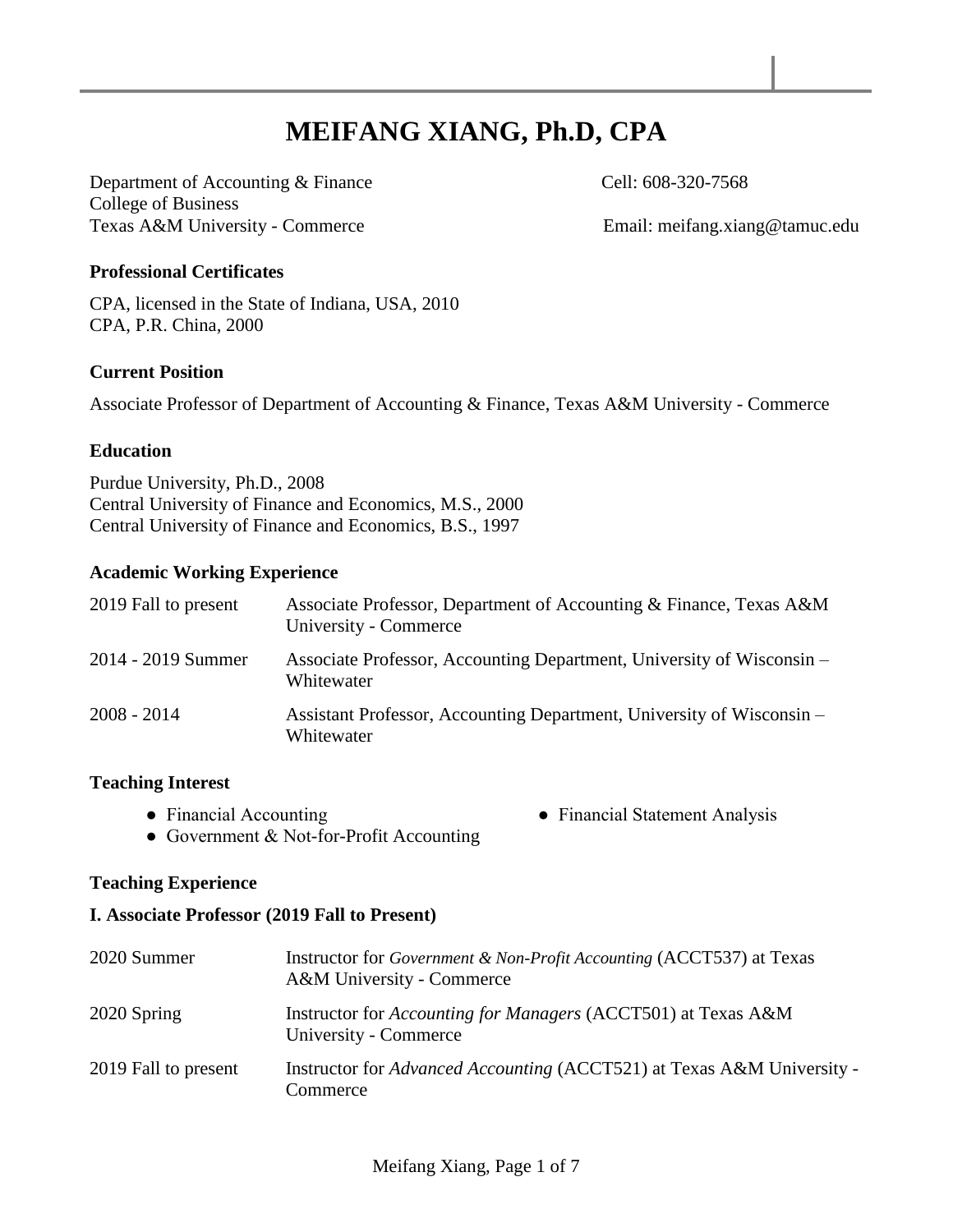# **II. Assistant / Associate Professor (2008-2019 Summer)**

| 2018 Fall to 2019 Fall  | Instructor for <i>Advanced Accounting</i> (ACCT461) at University of Wisconsin<br>- Whitewater                                                |
|-------------------------|-----------------------------------------------------------------------------------------------------------------------------------------------|
| 2016 Fall - 2018 Spring | Instructor for <i>Intermediate Accounting I</i> (ACCT261/ACCT341) at<br>University of Wisconsin – Whitewater                                  |
| 2014 to 2018 Spring     | Instructor for Governmental & Not-For-Profit Accounting (ACCT751) at<br>University of Wisconsin – Whitewater (Graduate/Master Level)          |
| $2013 - 2017$           | Instructor for <i>Financial Statement Analysis</i> (ACCT748) at University of<br>Wisconsin – Whitewater (Graduate/Master Level)               |
| 2012 to 2019 Fall       | Instructor for <i>Accounting for Nonprofit Organizations</i> (ACCT463) at<br>University of Wisconsin – Whitewater                             |
| 2015 Fall               | Co-instructor for Doctoral program Macro Issues in Business (DBA880) at<br>University of Wisconsin – Whitewater (Graduate/Doctoral/DBA Level) |
| 2015 Spring             | Co-instructor for Doctoral program Micro Issues in Business (DBA870) at<br>University of Wisconsin – Whitewater (Graduate/Doctoral/DBA Level) |
| 2013-2014               | Course-Coordinator for Financial Accounting (ACCT244) at University of<br>Wisconsin – Whitewater                                              |
| 2011 & 2014             | Instructor for <i>Advanced Accounting Theory</i> (ACCT781) at University of<br>Wisconsin – Whitewater (Graduate/Master Level)                 |
| $2008 - 2015$           | Instructor for <i>Financial Accounting</i> (ACCT244) at University of Wisconsin<br>- Whitewater                                               |

# **III. Instructor**

| Jan. 2008 - May. 2008     | Co-Instructor for CSR 342 Personal Financing at Purdue University                                                        |
|---------------------------|--------------------------------------------------------------------------------------------------------------------------|
| Sept.1998 – Jan. 1999     | Instructor for Financial Management at Central University of Finance and<br>Economics (China)                            |
| Feb. $1998 -$ Jul. $1998$ | Instructor for Financial Accounting at Accounting Department, Central<br>University of Finance and Economics (China)     |
| Sept. 1997 – Jan. 1998    | Instructor for International Accounting at Accounting Department, Central<br>University of Finance and Economics (China) |

# **IV. Teaching Assistant**

| Jan. $2006 - May 2006$  | Teaching assistant and group discussion instructor for CSR 481 Ethics and<br><i>Compliance in Financial Counseling and Planning at Purdue University</i> |
|-------------------------|----------------------------------------------------------------------------------------------------------------------------------------------------------|
| Aug. $2005 - Dec. 2005$ | Teaching assistant and lab instructor for CSR 486 Retirement Planning and<br><i>Employee Benefits</i> at Purdue University                               |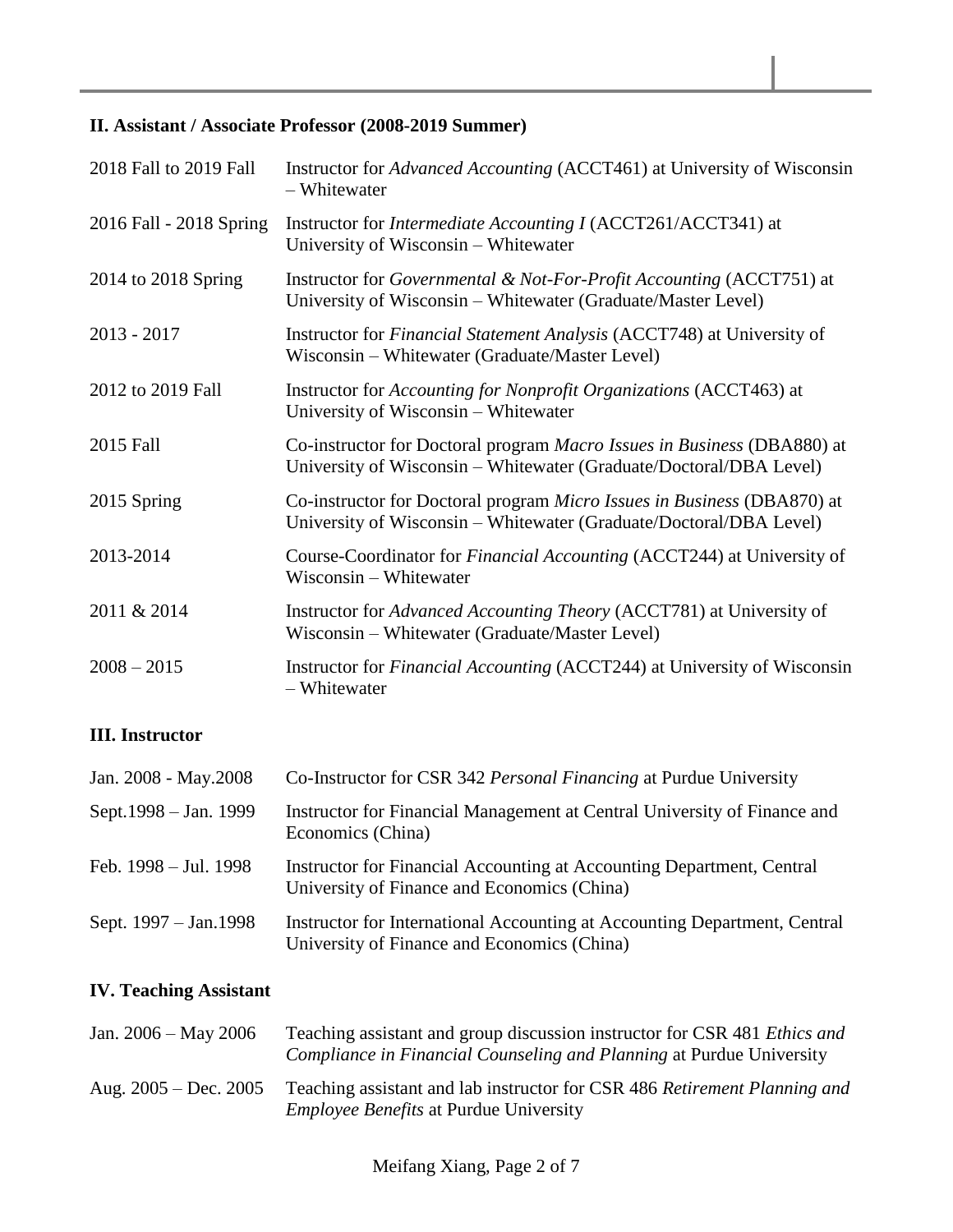## **V. Teaching Training**

Spring 2009 Peer Coach Program at UW-Whitewater May 2009 2009 Faculty College of UW system Jan. 2005 – May 2005 Formal training of College Teaching (EDCI 589A) at Purdue University Jan. 2006 – May 2006 Teaching Excellence workshop series II at Purdue University

#### **Research Interest**

- Financial Statement/Reporting Profit Reinvestment
- 
- 
- 
- Bank-firm Relationships Government & Not-for-Profit Accounting
- Corporate Finance Accounting Education

## **Publications and Research Activities**

## **I. Journal Publications**

**Xiang, M.** & Yu, T. (2019). "Relation between Family-Related Factors and Students' Learning Performance in the First Post-Secondary Accounting Course," *The Accounting Educators' Journal*, 28, 139-158.

**Xiang, M.** & Hinchliffe, S. (2018). "Determinants of Students' Repeating the First College-Level Accounting Course," *Advances in Accounting Education: Teaching and Curriculum Innovations, 18,*  1-22.

**Xiang, M.** (2017). "Privatization, Credit Application, and Credit Constraint in Eastern Europe and Central Asia," *Journal of Applied Business and Economics*, *19(2),* 50-85.

**Xiang, M.** (2016). "Improving the Quality of Learning in Accounting through Advice and Learning Experiences from Former Students," *Advances in Accounting Education: Teaching and Curriculum Innovations, 18,* 1-22.

Chakravarty, S. & **Xiang, M.** (2013). "The International Evidence on Discouraged Small Businesses," *Journal of Empirical Finance, 20,* 63-82.

**Xiang, M.** & Holmes, L. (2012). "SFAS No. 116, Contributions Received and Contributions Made: What We Know and What We Don't?" *Journal of Higher Education Theory and Practice, 12(5)*.

**Xiang, M.** & Gruber, R. (2012). "Student Performance in their First Post-Secondary Accounting Course: Does High School Accounting Matter?" *Advances in Accounting Education: Teaching and Curriculum Innovations, 13*, 297-311.

Chakravarty, S. & **Xiang, M.** (2011). "Reinvestment Decisions by Small Businesses in Emerging Economies," *Financial Management, 40(3),* 553-590.

**Xiang, M.** (2001). "Practices and Operations of the Capitals among Inner Parts of the Group," *Accounting and Auditing of CAAC (In Chinese)*, *11,* 23*.* 

Wang, W., and **Xiang, M.** (1999). "Attack of Financial Derivative Tools on Fiscal and Accounting Theory and its Countermeasures," *Journal of Central University of Finance and Economics (In Chinese)*, *143(7),* 55.

Wang, W., and **Xiang, M.** (1999). "Foreground of Environmental Accounting," *News of Chinese Finance and Economics (In Chinese)*, *67(3).*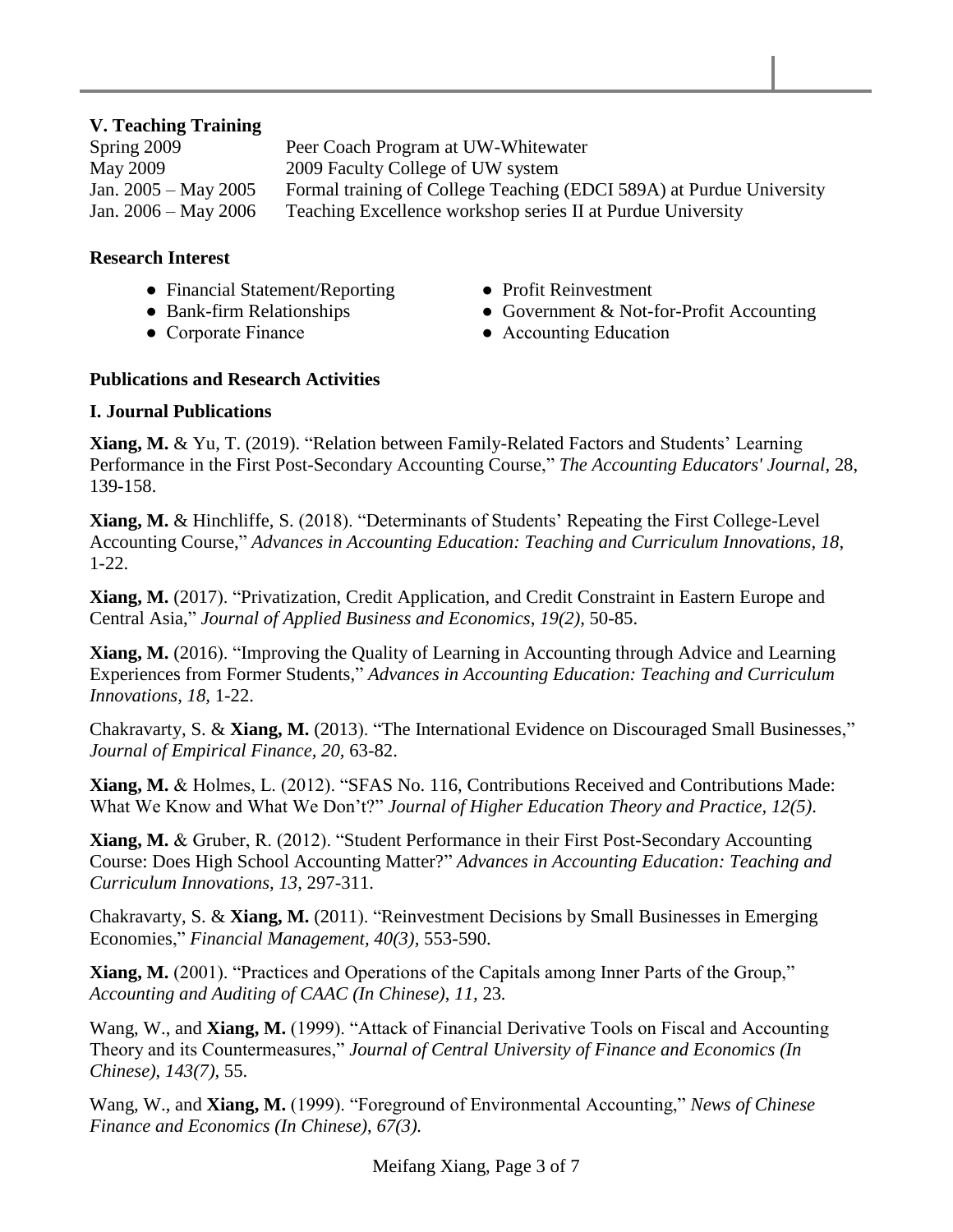Wang, W., and **Xiang, M.** (1999). "Social Responsibility Accounting," *Journal of Financial Accounting (In Chinese)*, *121(6),* 5,

**Xiang, M.** (1998). "Studies on Environmental Accounting," *Theory and Practice of Finance and Economics (In Chinese)*, *94(4),* 83.

Wang, W., and **Xiang, M.** (1998). "Characteristics of Financial Derivative Tools," *Advance of Enterprise Technology (In Chinese)*, *106(7),* 28.

Wang, W., and **Xiang, M.** (1998). "Analysis of Human Resources Accounting," *Journal of Central University of Finance and Economics (In Chinese)*, *6,* 54.

**Xiang, M.** (1996). "Some Effects of Innovation to Bank Credit," *Theory and Practice of Finance and Economics (In Chinese)*, *83(5),* 18*.* 

**Xiang, M.** (1995). "Tax Agency and its Effects on Accounting," *Modern Finance Herald (In Chinese)*, *55(6),* 25.

# **II. Conference Presentation**

"A Preliminary Study of the Impact of Accounting Students' Exam Time Usage on Their Exam Performance," 2018 AAA Annual Meeting, Washington DC, August 5-8. Paper presented by Meifang Xiang.

"An Empirical Study of Accounting Curriculum Settlement Influence on Professional Ethics Judgment," 2018 AAA SW Region Meeting/45<sup>th</sup> Annual Meeting of Federation of Business Disciplines, Albuquerque, New Mexico, March 7**-**10. Presented by Zhuo Zhang.

"Understand Inventory Recording in Principle Financial Accounting," 2017 AAA 2017 Teaching, Learning and Curriculum Section Midyear Colloquium, Tampa, Florida, November 16-18. Presented by Meifang Xiang.

*"*An Empirical Study of Students' Retaking the First Post-Secondary Accounting Course*,"* 2017 AAA Annual Meeting, San Diego, August 5-10. Paper presented by Meifang Xiang.

*"*Impact of Family Related Factors on Students' Learning Performance in the First Post-Secondary Accounting Course*,"* 2016 AAA Annual Meeting, New York, August 5-10. Paper presented by Meifang Xiang.

*"*An Empirical Study of Students' Retaking their First Post-Secondary Accounting Course*,"* 2015 AAA Annual Meeting, Chicago, August 9-12. Paper presented by Meifang Xiang.

"Who Does Not Need Credit? Evidence from Developing Economies," 2013 AAA Midwestern Region's Meeting, Chicago, Illinois, October 17-19. Paper will be presented by Meifang Xiang.

"Privatization, Credit Application, and Credit Constraint in Eastern Europe and Central Asia," 2013 AAA Annual Meeting, Anaheim, CA, August 3-7. Paper presented by Meifang Xiang.

"Institution Changes and the Pricing Efficiency of Accruals 2000-2011: Evidences from China," with Hongliang Zhang and Yuefan Sun, 2012 AAA Annual Conference Research Interaction Forum Session, Washington DC, August 4-8**.** Co-presented by Meifang Xiang & Hongliang Zhang.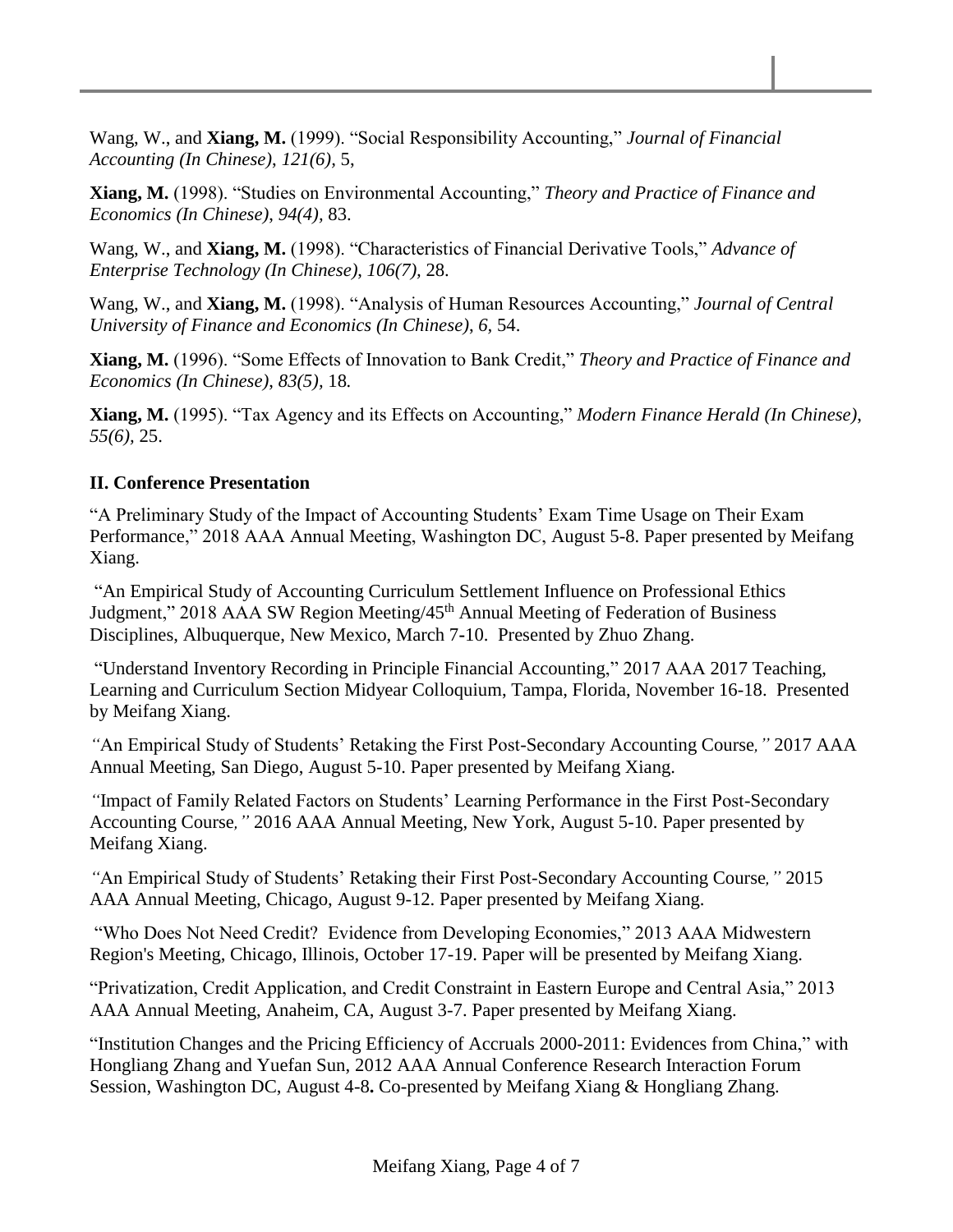"Improving the Quality of Learning in Accounting through Peer-provided Suggestions and Learning Experiences", 2011 Global Business and Social Science Research Conference, Beijing, China, June 20- 22. Paper presented by Meifang Xiang. The Best Paper Award of the conference.

"Student Performance in their First Post-Secondary Accounting Course: Does High School Accounting Matter?" with Robert Gruber, 2011 North American Accounting Society (NAAS) meeting, Chicago, Illinois, March 23-25. Paper presented by Meifang Xiang.

"What Discourages Small Businesses from Asking for Loans? The International Evidence on Borrower Discouragement," with Sugato Chakravarty, 2009 Financial Management Association (FMA) Annual Conference, Reno, Nevada, October 21-24, 2009. Paper presented by Meifang Xiang.

"Reinvestment Decisions by Small Businesses in Emerging Economies," with Sugato Chakravarty, the 9<sup>th</sup> Annual Hawaii International Conference on Business 2009, Honolulu, Hawaii, June 12-15, 2009. Paper presented by Meifang Xiang.

"Accounting & Taxation in China," with Zheming Wang, and Zhijun Lin, 2009 American Accounting Association Annual Meeting, New York, August 1-5, 2009. Co-presented by Meifang Xiang.

"Older and Younger Women and Their Opinions about Social Security Reform and Private Accounts," with DeVaney Sharon, 2006 American Council on Consumer Interests (ACCI) Annual Conference, Baltimore, Maryland, March 15-18, 2006. Paper presented by Meifang Xiang.

# **IV. Working Papers**

"Tax-Effort Related Stress/Obstacles and Firm's Operating Results in Developing Economies."

"Managerial Ability, Real Earnings Management and Audit Fees." with Tao Yang.

"A Preliminary Study of the Impact of Accounting Students' Exam Time Usage on Their Exam Performance."

"Relationship Banking Dynamics and Financial Stress: Do Banks and Firms Benefit From Long-term Relationships?" with Sugato Chakravarty, and Tansel Yilmazer.

## **Research Assistant Experience**

| $2007 - 2008$ | Research assistant for Prof. Chakravarty Sugato, Purdue University                |
|---------------|-----------------------------------------------------------------------------------|
| $2006 - 2007$ | Research assistant for Prof. Sandra Liu, Purdue University                        |
| $2004 - 2005$ | Research assistant for Extension specialist Dr. Elizabeth Kiss, Purdue University |

## **Industrial Working Experience**

2000-2002 Jinfei Economic Development Center for Aviation of CAAC (JFEDCA), Beijing, China Accountant of Finance and Administration Department Financial Manager of Jinliyuan Investment Company Supervisory Committee Member of Tianyuan Spa (a four-star spa) Supervisory Committee Member of Jinyi International Investment Company

## **Industrial Internship Experience**

1999 Auditor and **Director of the liquid assets group** at China National Petroleum Corporation (CNPC)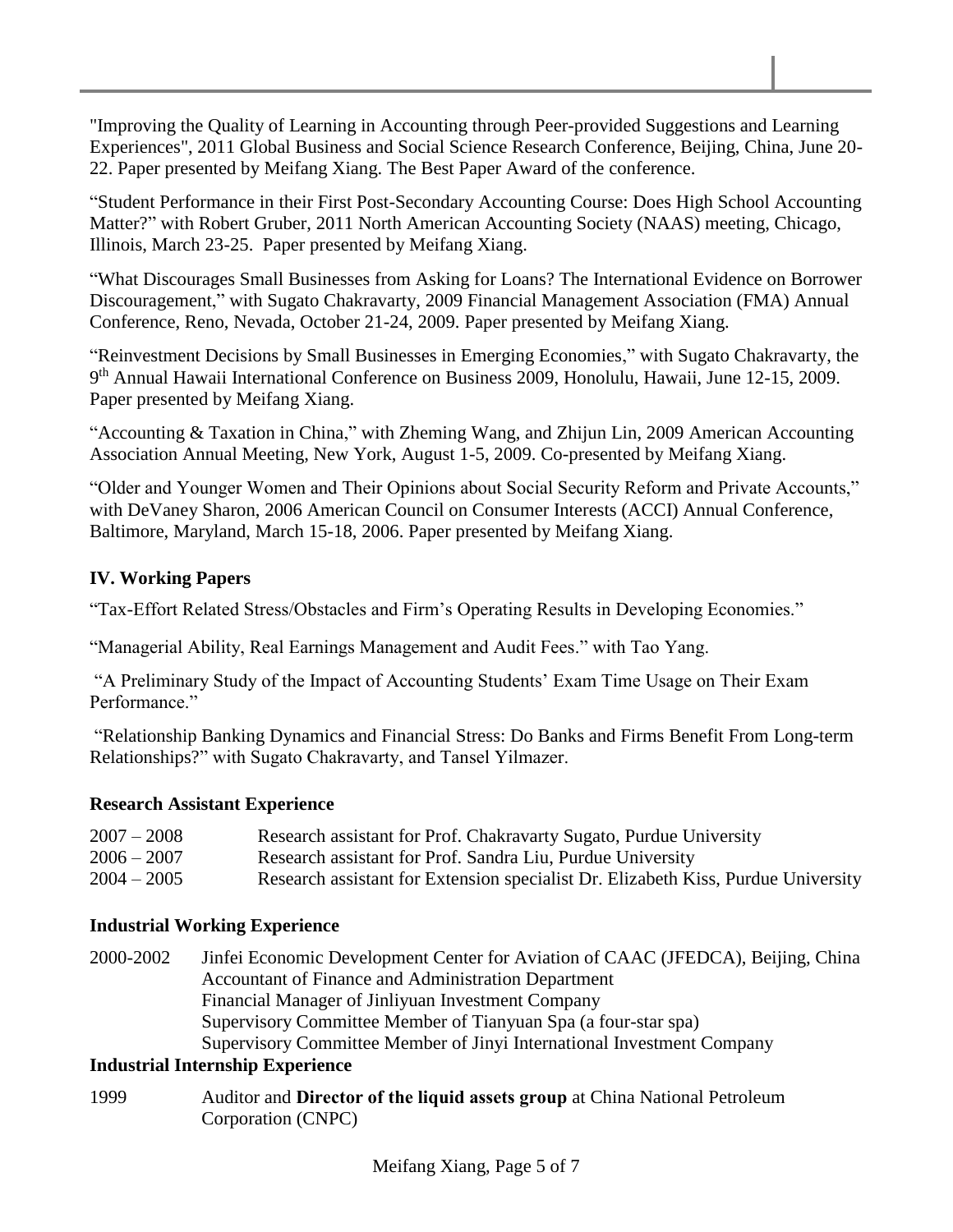- 1999 VIP Client Representative & Assistant Security Analyst at Xiangcai Stock Exchange Company
- 1998 Asset appraiser for Project of Stock Issuing in Hong Kong at China National Petroleum and Chemistry Corporation (CNPCC)
- 1998 Representative of assets appraiser in the H share evaluation project at China Telecom 1997 Equipment appraiser for Clearing Project in Shanxi, Xi'an Province at China Northwest Airlines
- 1996 **Audit assistant in annual auditing at** China International Trust and Investment Corporation (CITIC)
	- Project of Legend Group (listed)
	- Project of Construction and City Building of Beijing (listed)

## **Fellowships, Honors and Awards**

| 2016-2019 | Robert Gruber Accounting Professorship                                          |
|-----------|---------------------------------------------------------------------------------|
| 2012      | Nominated and accepted for the 25th annual Scholarship & Creative               |
|           | Achievement Reception of UWW                                                    |
| 2011      | Best Paper Award, Global Business and Social Science Research Conference        |
| 2006-2007 | Research Assistant Scholarship, Purdue University                               |
| 2006      | Fitzsimmons and Zmola Travel Awards, Purdue University                          |
| 2005-2006 | Lynn Fellowship, Purdue University                                              |
| 2004-2005 | Research Assistant Scholarship, Purdue University                               |
| 1997      | Honor of Exemption from the Entrance Examination of the Graduate                |
|           | Program for ranking $1st$ during the 4-year undergraduate period (top less than |
|           | $0.1\%)$                                                                        |
| 1997      | Price Waterhouse Fellowship as Outstanding Accounting Graduate (top less        |
|           | than $0.1\%$ )                                                                  |
| 1993-1997 | 6 consecutive Outstanding Student Scholarships, Central University of           |
|           | Finance and Economics (China) (top 1%)                                          |
| 1995      | University Distinguished Student, Central University of Finance and Economics   |
|           | $(China)$ (top $0.1\%)$                                                         |
| 1995      | Prominent Student Organization Leader Award, Central University of Finance      |
|           | and Economics (China) (top 0.5%)                                                |
| 1993      | Highest Score in the National University Entrance Examination in                |
|           | Zhangjiajie (a city with a population of 1.6 million)                           |
| 1993      | Distinguished Student of Zhangjiajie (top less than 0.1%)                       |

## **Professional Membership**

American Accounting Association (AAA) Financial Management Association (FMA) American Finance Association (AFA) Chinese Institute of Certified Public Accountants (CICPA)